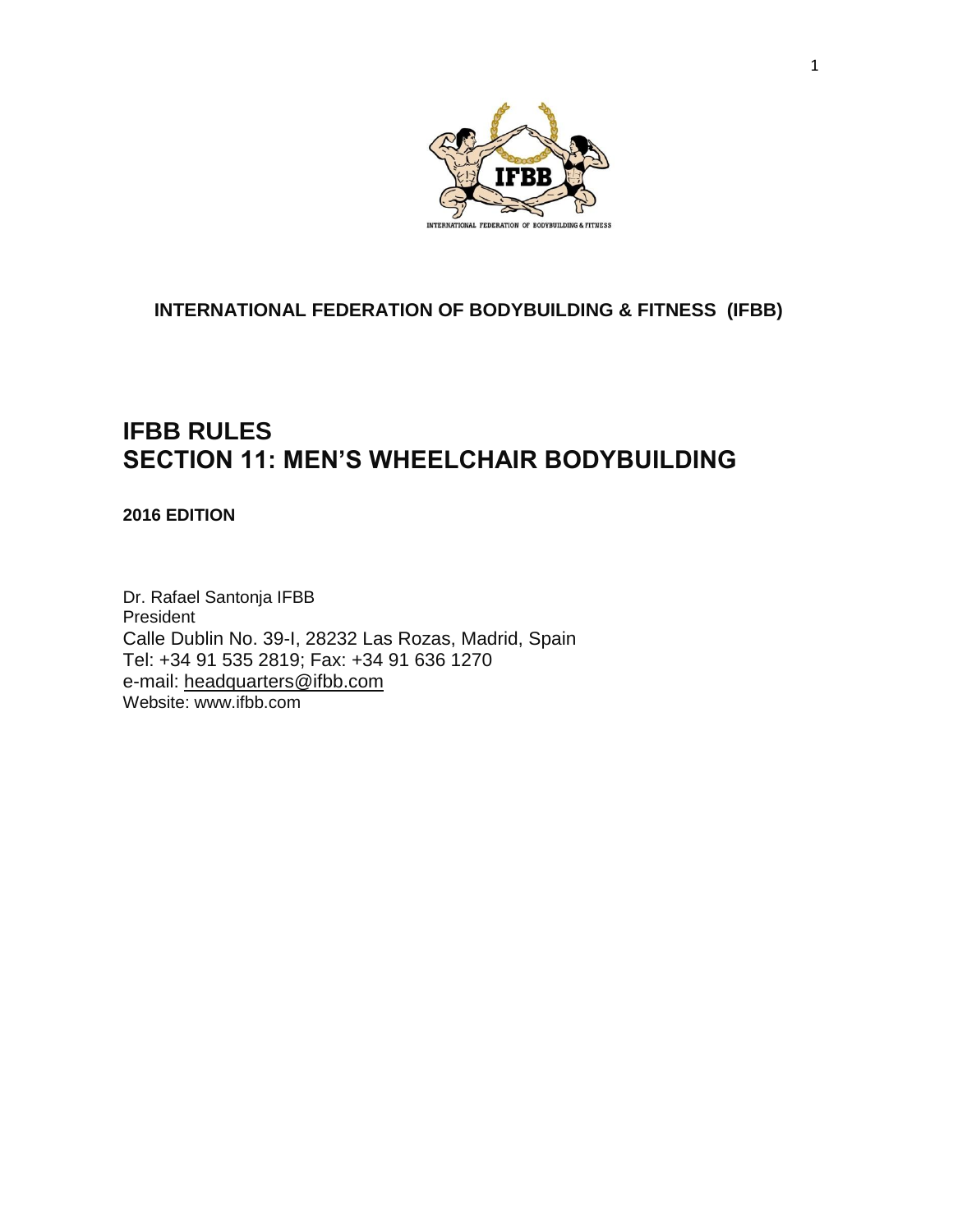# **SECTION 11: MEN'S WHEELCHAIR BODYBUILDING**

| Article 1: Introduction                                                         | 3              |
|---------------------------------------------------------------------------------|----------------|
| Article 2: Responsibilities of Organizers to Athletes and Delegates             | 3              |
| Article 3: Categories                                                           | 3              |
| Article 4: Rounds                                                               | 3              |
| Article 5: Contest Procedure                                                    | 3              |
| Article 6: Prejudging: Elimination Round                                        | 3              |
| Article 7: Posing Attire for All Rounds                                         | $\overline{4}$ |
| Article 8: Prejudging: Assessing and Scoring of the Elimination Round           | 5              |
| Article 9: Prejudging: Presentation of Round 1 (Comparisons in Mandatory Poses) | 5              |
| Article 10: Prejudging: Scoring of Round 1                                      | 6              |
| Article 11: Assessing of the Elimination Round, Round 1 and Round 2             |                |
| (Comparisons in Mandatory Poses)                                                | 7              |
| Article 12: Finals                                                              | $\overline{7}$ |
| Article 13: Finals: Presentation of Round 2 (Mandatory Poses and Posedown)      | 8              |
| Article 14: Finals: Scoring of Round 2                                          | 8              |
| Article 15: Finals: Assessing of Round 2                                        | 8              |
| Article 16: Finals: Presentation of Round 3 (Posing Routines)                   | 8              |
| Article 17: Finals: Scoring of Round 3                                          | $9\,$          |
| Article 18: Finals: Assessing of Round 3                                        | 9              |
| Article 19: Finals: The Awarding Ceremony                                       | 9              |
| Appendix 1: Detailed Description of the Seven Mandatory Poses                   | 10             |
| Appendix 2: Pictures of the Seven Mandatory Poses                               | 11             |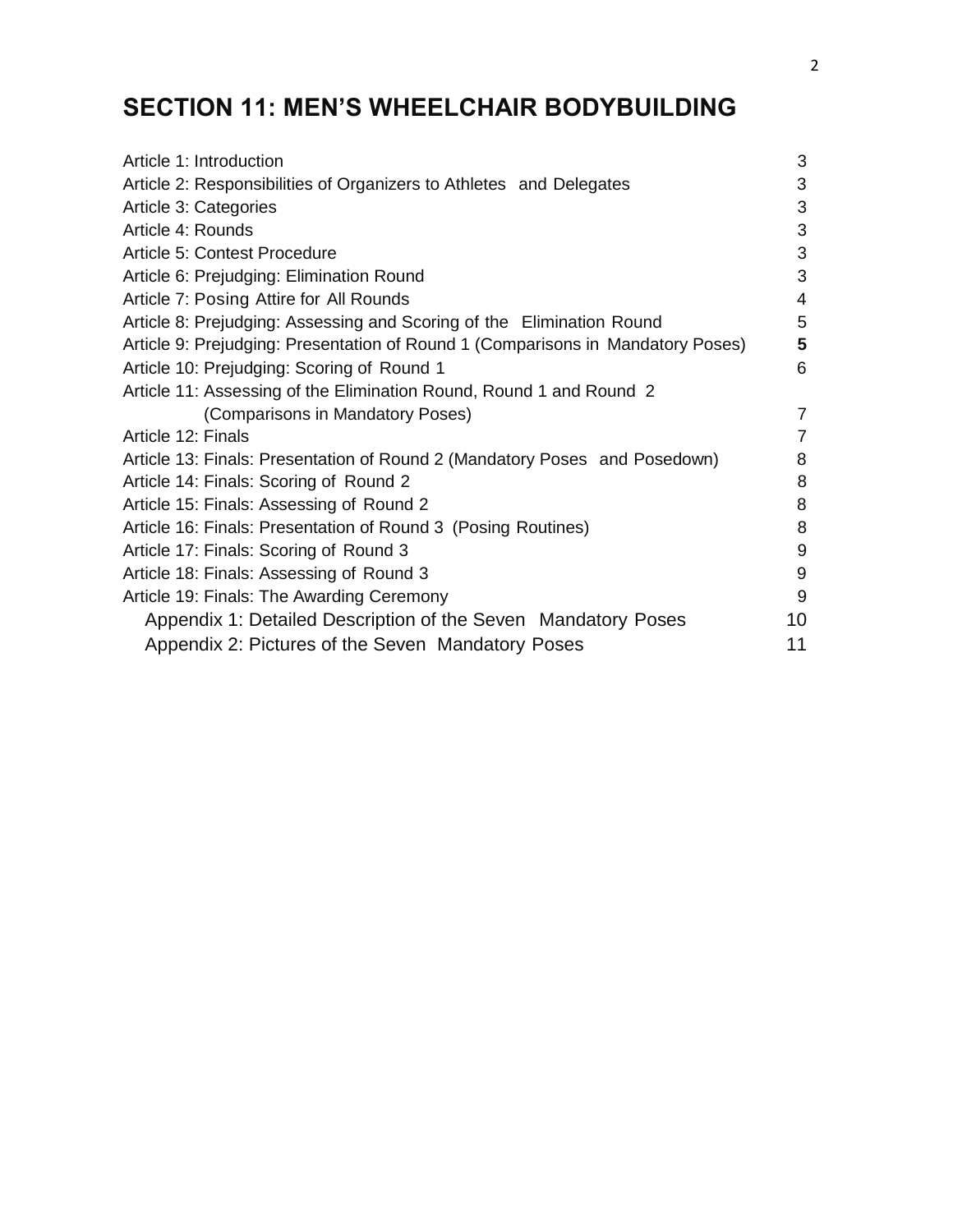## **Article 1 – Introduction**

Men's Wheelchair Bodybuilding was officially recognized as a sport discipline by the IFBB International Congress in Manama, Bahrain, November 6<sup>th</sup>, 2008.

## 1.1 General:

The IFBB Rules for Men's Wheelchair Bodybuilding consist of regulations, policies, directives and decisions intended to guide the IFBB and its Members in the administration of the sport of Men's Wheelchair Bodybuilding.

## 1.2 Rules:

Certain administrative and technical rules that appear in Section 1: General Rules are the same for Men's Wheelchair Bodybuilding and therefore, are not repeated in this section.

## **Article 2 – Responsibilities of Organizers to Athletes and Delegates**

## 2.1 Responsibilities

Following the IFBB Congress decision made at the 2013 meeting in Marrakesh, Morocco, Wheelchair Bodybuilding will temporarily not be included in the World Championships; however, will remain at the continental and national levels.

Responsibilities of organizers to athletes and delegates are determined by the Continental and National Federations' rules and will be provided in the Inspection Report published prior to each event.

## **Article 3 – Categories**

3.1 Categories: There is one open category at the Men's Wheelchair Bodybuilding Championships.

## **Article 4 – Rounds**

4.1 Rounds: Men's Wheelchair Bodybuilding competition will consist of the following four rounds:

- 1. Prejudging: Elimination Round (Four Mandatory Poses)
- 2. Prejudging: Round 1 (Four Mandatory Poses and Comparisons of Seven Mandatory Poses)
- 3. Finals: Round 2 (Seven Mandatory Poses and Posedown)
- 4. Finals: Round 3 (Free Posing Routines 60 sec.)

## **Article 5 – Contest Procedure**

5.1 Contest procedure:

Men's Wheelchair Bodybuilding category is run on the stage as one block, from the beginning to the end. From the technical reasons, competitors enter the stage as a group and remain on it till the end of the victory ceremony.

## **Article 6 – Prejudging: Elimination Round**

6.1 General:

A time-table for prejudging and finals of the Men's Wheelchair Bodybuilding category should be published after the Official Athlete Registration. In order to give athletes time to warm up and change into their posing attire, competitors should be in the backstage warm-up area at least 60 minutes prior to the start time of the judging of their category. All competitors will be solely responsible for ensuring that they are present and prepared to compete when their category is called onstage failing which they may be eliminated from the competition.

## 6.2 Elimination Round Procedures:

An Elimination Round will be held when there are more than 15 wheelchair competitors in their category. IFBB Chief Judge decides if the Elimination Round will be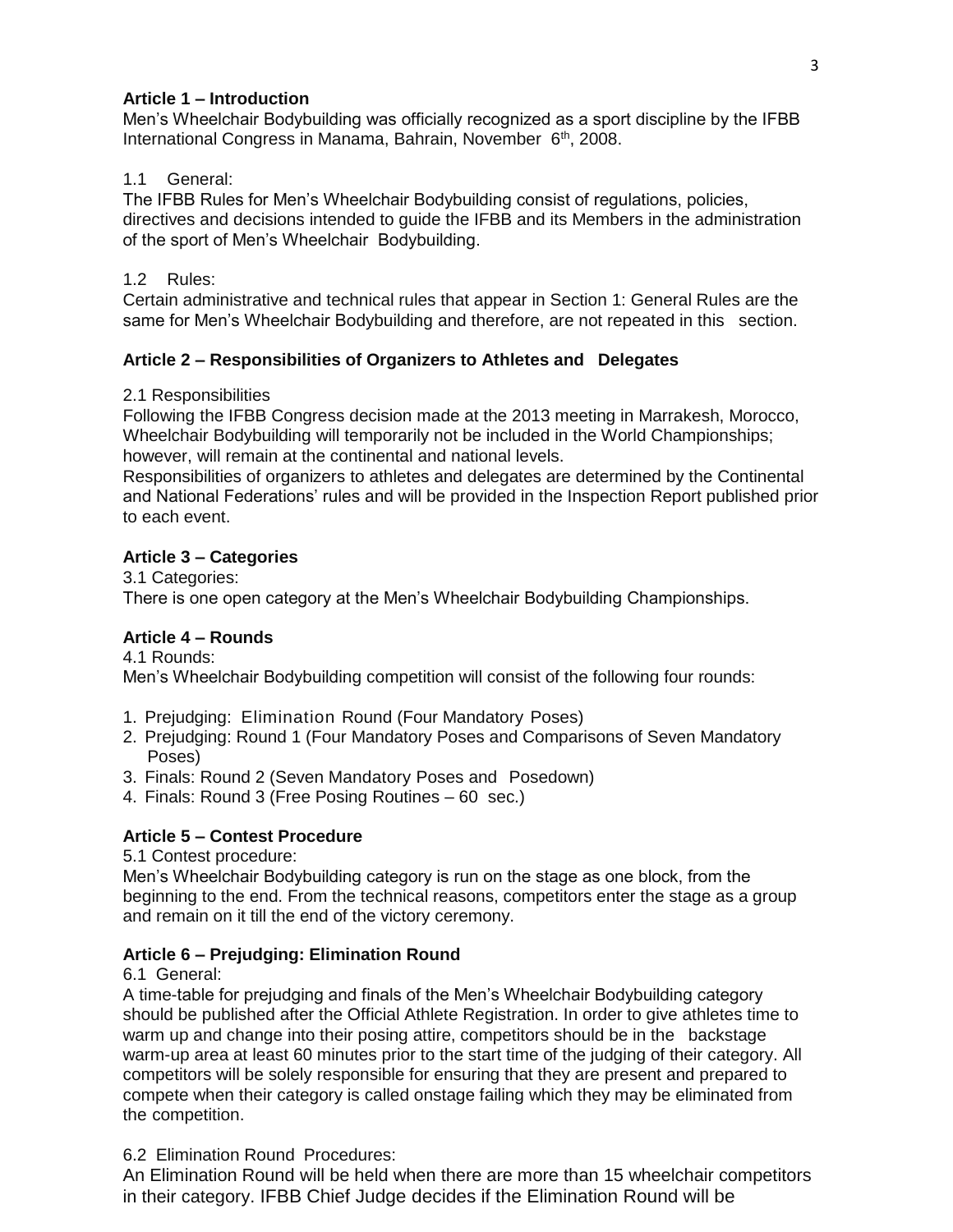necessary. The Elimination Round will be carried out as follows:

1. The entire line-up is brought onstage, in numerical order and in a single line or two lines, if necessary.

2. The line-up is divided into two equal-size groups and is positioned onstage so that one group is to the left of the stage; the other group is to the right of the stage. The center portion of the stage is left open for comparison purposes.

3. In numerical order, and in groups of not more than eight competitors at a time, each group is directed to the center-stage area to perform the following four Mandatory Poses:

- a. Front double biceps
- b. Side chest
- c. Back double biceps
- d. Abdominals

*Note 1: Detailed description of the Men's Wheelchair Bodybuilding mandatory poses is provided in Appendix 1 to this Section.*

*Note 2: Competitors will not chew gum or any other products while onstage. Note 3: Competitors will not drink any liquids while onstage.*

4. On completion of four mandatory poses, the entire line-up is divided into two equal-size groups positioned on both sides of the stage, leaving the center portion of the stage for comparison purposes.

#### **Article 7 – Posing Attire for All Rounds**

7.1 The posing attire for all rounds must meet the following guidelines:

1. Competitors will wear one-coloured, loose-fitting, long training pants which are clean and decent. The colour, fabric and style of the trunks will be left to the competitor's discretion. Competitors will wear sport shoes.

2. Except for a wedding ring, competitors will not wear glasses, watches, pendants, earrings, wigs, distracting ornamentation or artificial aids to the figure. Implants or fluid injections causing the change of the natural shape of any other parts or muscles of the body are strictly prohibited and may result in disqualification of the competitor.

3. The use of props during the Prejudging or Finals presentation is strictly prohibited.

7.2 The use of tans and bronzers that can be wiped off is not allowed. If the tan comes off by simply wiping, the athlete will not be allowed to enter the stage. Artificial body colouring and self-tanning products may be used provided that it is applied at least twenty-four hours prior to the Prejudging. Professional competition tanning methods (airbrush tanning, cabin spray tanning) may be used if applied by the professional companies and qualified personnel. Sparkles, glitter, shiny metallic pearls or gold coloring are prohibited whether applied as part of a tanning lotion or applied separately, regardless of who applied them on the competitor's body.

7.3 The excessive application of oil on the body is strictly prohibited; however, body oils and moisturizers may be used in moderation.

7.4 The IFBB Chief Judge, or a delegated by him official, will have the right to make decision if a competitor's attire meets the criteria established in the Rules and an acceptable standards of aesthetics. The athlete may be disqualified if the attire doesn't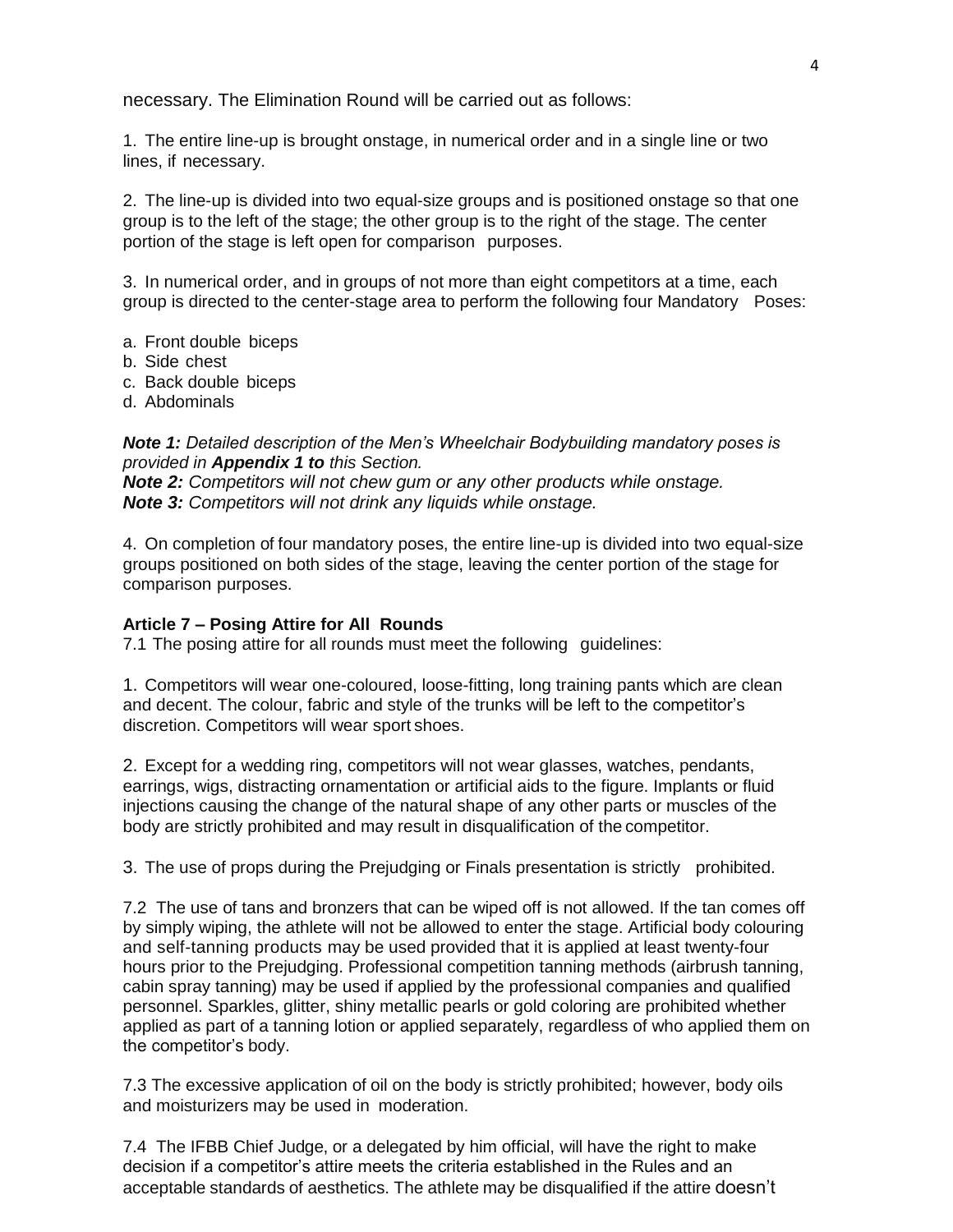meet them.

## **Article 8 – Prejudging: Assessing and Scoring of the Elimination Round**

8.1 Assessment of the Elimination Round:

The same criteria used in judging Round 1 (see Article 10) will be used in judging of the Elimination Round.

1. At this time, the judges will be assessing the competitor's upper body for the degree of proportion, symmetry, muscle size and quality (density, separation, definition) as well as skin tone. The scoring for the Elimination Round will proceed as follows:

8.2 Scoring of the Elimination Round The scoring for the Elimination Round is carried out as follows:

1. If there are more than 15 competitors, the judges will select the top 15 by placing an "X" beside their numbers, using Form 1, entitled "Elimination Round (Judges)". IFBB Chief Judge decides if the Elimination Round will be necessary.

2. Using Form 2, entitled "Elimination Round (Statisticians)", the statisticians will transcribe the judge's selections onto this sheet and will then tally the judge's scores to select the top 15 competitors.

3. If there is a tie between two or more athletes fighting to enter the top 15, the tied athletes will be brought back onstage, and will once again be directed through the four mandatory poses to break the tie.

4. Only the top 15 competitors will advance to Semifinals (Round 1).

## **Article 9 – Prejudging: Presentation of Round 1 (Comparisons in Mandatory Poses)**

Round 1 may not be held if there are 6 or less competitors in a category. Decision will be made by the Chief Judge and will be announced after the Official Athlete Registration.

9.1 Round 1 will proceed as follows:

1. All 15 semifinalists will form a single line and in numerical order.

2. The line-up will be divided into two equal-size groups and will be positioned onstage so that one group is to the left of the stage; the other group is to the right of the stage. The center portion of the stage will be left open for comparison purposes.

3. In numerical order, and in groups of no more than eight competitors at a time, each group will be directed to center-stage area to perform the following initial four Mandatory Poses:

- a. Front double biceps
- b. Side chest
- c. Back double biceps
- d. Abdominal

This initial grouping of competitors and performance of the four Mandatory Poses is intended to assist the judges in determining which competitors will take part in the comparisons of the seven Mandatory Poses. Detailed description of the Men's Wheelchair Bodybuilding Mandatory Poses is provided in **Appendix 1 to** this Section.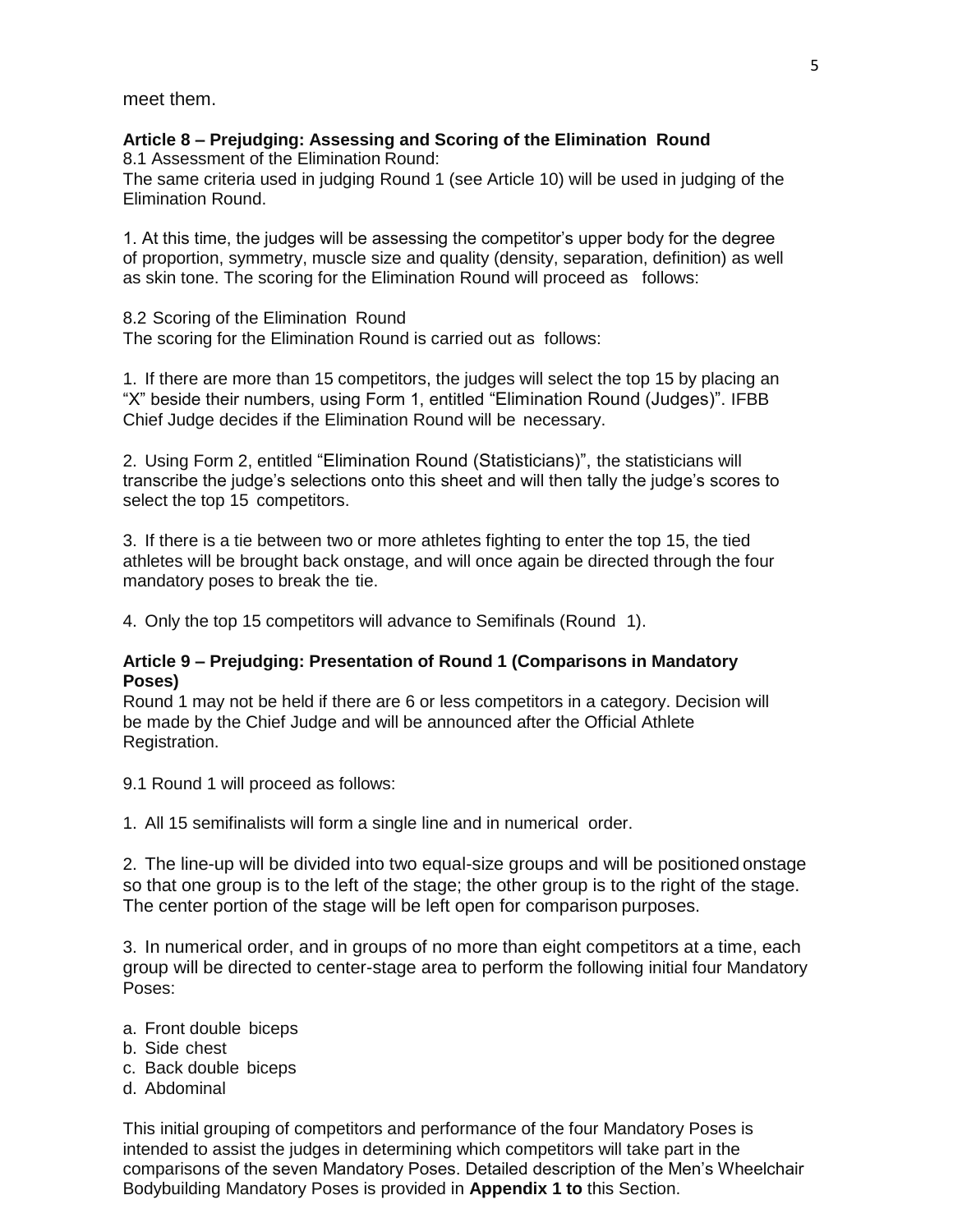4. A All judges submit their individual propositions for the first comparison of the top five athletes to the IFBB Chief Judge. Based on them, the Chief Judge will form the first comparison. The number of athletes to be compared will be determined by the Chief Judge but no less than three and no more than eight competitors will be compared at any one time. Then the judges may be asked to submit individual propositions for the second comparison of the next five athletes, included competitors placing in the middle of the group. The IFBB Chief Judge will form the second and the next comparisons till all competitors will be compared at least once. The total number of comparisons will be decided by the IFBB Chief Judge.

5. All comparisons will be carried out center-stage.

6. In Round 1 individual comparisons, formulated by the IFBB Chief Judge, competitors are directed to perform the following seven Mandatory Poses:

- a. Front double biceps
- b. Front lat spread
- c. Side chest
- d. Back double biceps
- e. Back lat spread
- f. Side triceps
- g. Abdominals
- 7. Upon completion of the last comparison, all competitors will return to their places in a line- up and will stay on the stage.

## **Article 10 – Prejudging: Scoring of Round 1**

10.1 Scoring of Round 1: The scoring for Round 1 will proceed as follows:

1. Using Form 3, entitled "Judge's Individual Placings (Prejudging)", each judge will award each competitor an individual placing from 1 to 15, ensuring that no two or more competitors receive the same placing. The judges may use Form 4, entitled "Judge's Personal Notes" to record their assessment about each competitor.

2. The statisticians will collect Form 3 from the judges and will then transcribe each judge's placings onto Form 5, entitled "Score Sheet (Statisticians)". They will then discard two highest and two lowest scores (if nine judges) or one highest and one lowest (if less than nine judges) for each competitor, and will add up the remaining scores to produce a "Round 1 Subscore" and a "Round 1 Place". The competitor with the lowest subscore is awarded 1st place while the competitor with the highest subscore is awarded 15th place.

3. Should a tie occur in the "Round 1 Subscore", the tie will be broken using the "Relative Placement" method.

*Note: The Relative Placement Method procedure:*

*Each individual judge's scores for the tied athletes will be compared on a column-by column basis with a dot being placed on top of the number for the athlete with the lower placing. All nine regular panel judge's scores (except alternative judges) will be included in the tie breaking calculations. The number of dots will be tallied for each of the tied athletes. The athlete with the greater number of dots will be declared the winner of the tie and will then receive the better placing.*

4. The scores for the Prejudging will be used to place the top 15 competitors from 1st place to 15th place. The top 6 competitors from the Prejudging will advance to the Finals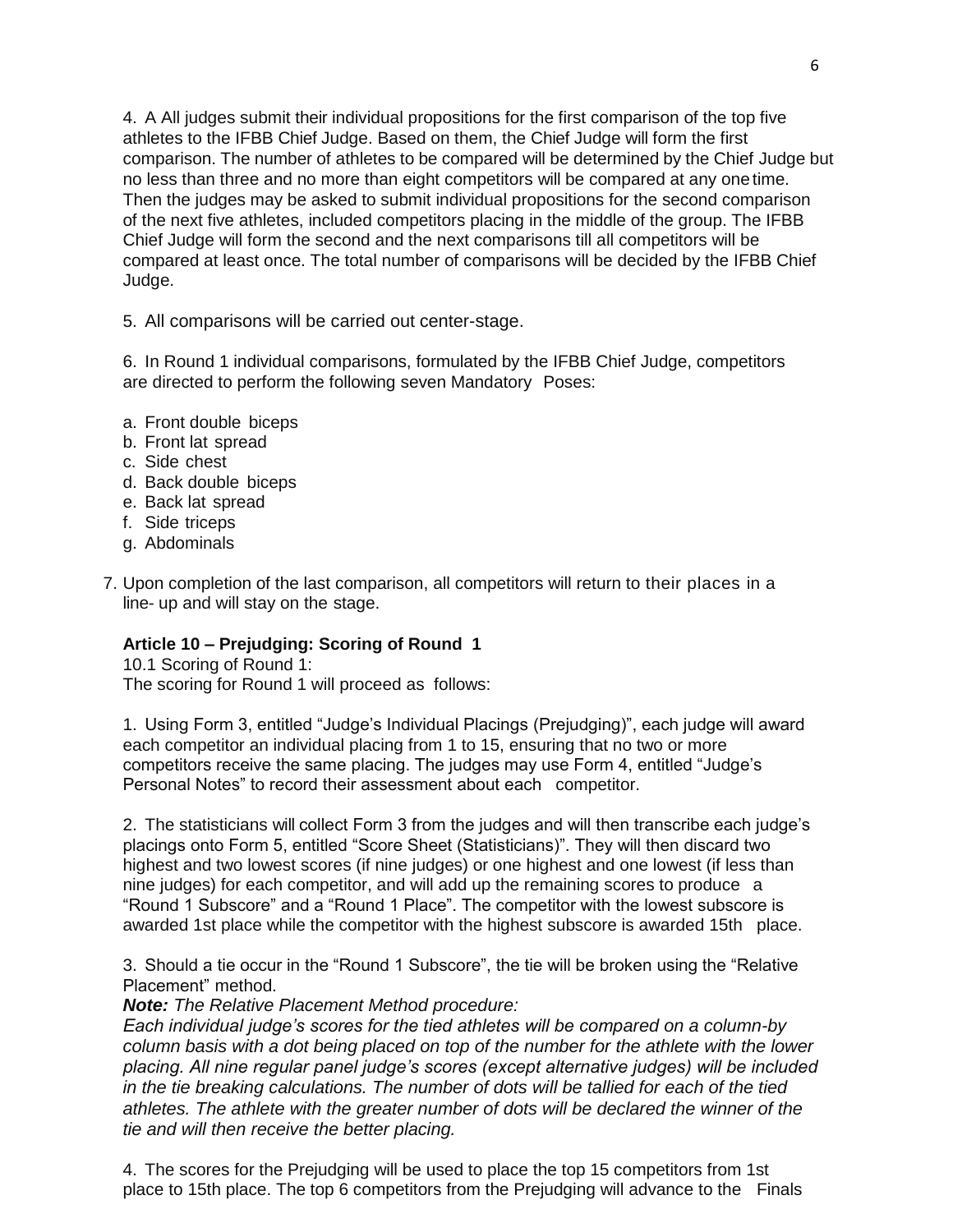and will start the Finals with zero points.

5. The top 6 finalists will be announced just after the Prejudging, These top 6 finalists will stay on the stage, while the other competitors will leave the stage at this moment.

## **Article 11 – Assessing of the Elimination Round, Round 1 and Round 2 (Comparisons in Mandatory Poses)**

## 11.1 General:

When assessing a competitor's upper body, a judge should follow a routine procedure which will allow a comprehensive assessment of the upper body as a whole. During the comparisons of the mandatory poses, the judge should first look at the primary muscle group being displayed. The judge should then survey the whole upper body, starting from the head, and looking at every part of the physique in a downward sequence, beginning with general impressions, and looking for muscular bulk, balanced development, muscular density and definition.

The downward survey should take in the head, neck, shoulders, chest, all of the arm muscles, front of the trunk for pectorals, pec-delt tie-in, abdominals and waist. The same procedure for back poses will also take in the upper and lower trapezius, teres and infraspinatus, erector spinae.

A detailed assessment of the various muscle groups should be made during the comparisons, at which time it helps the judge to compare muscle shape, density, and definition while still bearing in mind the competitor's overall balanced development. The comparisons of the Mandatory Poses cannot be overemphasized as these comparisons will help the judge to decide which competitor has the superior physique from the standpoint of muscular bulk, balanced development, muscular density and definition.

#### 11.2 Assessing the Male Physique:

In assessing prejudging, overall shape and that of the various muscle groups is important. The judge should favour competitors with a classic upper body. The judge should look for good posture and athletic bearing, correct anatomical structure (including body framework, broad shoulders, high chest, correct spinal curves, limbs and trunk in good proportion).

The judge should also look for good skin tone with an absence of surgical or other scars, spots, acne or tattoos, which the IFBB considers as a skin blemish, tidily dressed hair. When having difficulty in placing two or more competitors who seem to be on the same level, the judge should look for faults in those aspects listed above which will help to differentiate among the competitors.

Detail description of the men's wheelchair bodybuilding Mandatory Poses may be found in **Appendix 1** to this Section.

## **Article 12 – Finals**

12.1 The procedures for the Finals:

The top 6 athletes from the Prejudging advance to the Finals, which consists of two rounds as follows:

- 1. Round 2: Mandatory Poses and Posedown
- 2. Round 3: Posing Routines

12.2 The attire for Round 2 will conform to the same criteria as for Round 1 (see Article 6).

**Article 13 – Finals: Presentation of Round 2 (Mandatory Poses and Posedown)** 13.1 Presentation of Round 2: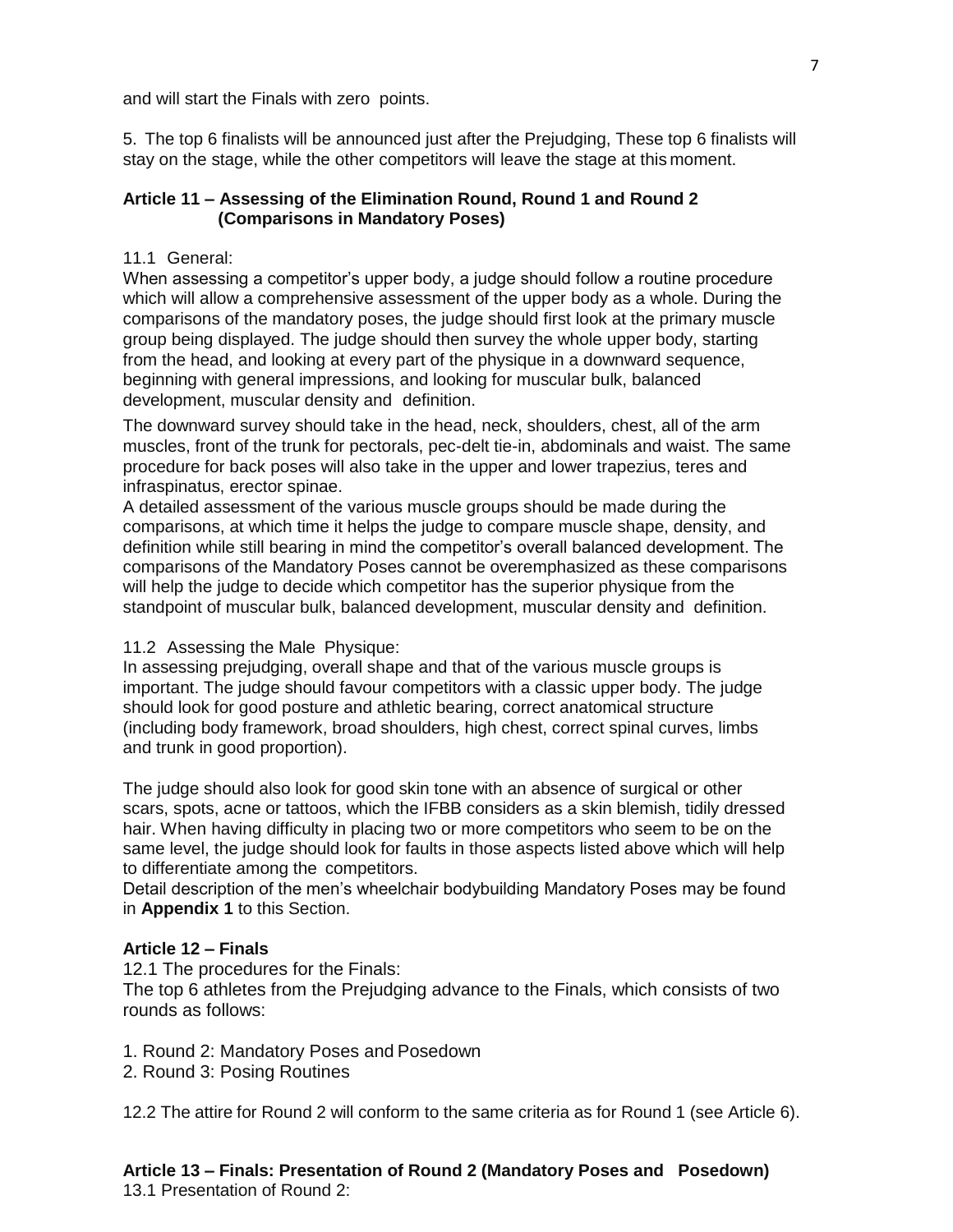Round 2 will immediately follow Round 1. The procedures for Round 2 will be as follows:

1. The top 6 finalists will be positioned in the center of the stage. Each finalist will be introduced by number, country and name.

2. The top 6 finalists will perform the 7 Mandatory Poses, as a group and at the same time. After the 7th pose, the Chief Judge will reverse the order of the competitors and will repeat the seven Mandatory Poses once again. This part of Round 2 will be scored.

3. As soon as the Mandatory Poses are completed, the IFBB Chief Judge will call for a 30- to 60-second Posedown to music of the Organizer's choice. This part of Round 2 will not be scored.

4. After the Posedown, the top 6 finalists are reformed into a single line, in numerical order, on the right or left side of the stage.

#### **Article 14 – Finals: Scoring of Round 2**

14.1 Scoring of Round 2: The scoring for Round 2 will proceed as follows:

1. The judges, using Form 6, entitled "Judge's Individual Placings (Finals)", and using the same criteria for judging as used during the Prejudging, will place the competitors from 1st to 6th, giving no two athletes the same placing.

2. The statisticians will collect Form 6 from the judges and will then transcribe each judge's placings onto Form 5, entitled "Score Sheet (Statisticians)". They will then discard two highest and two lowest scores (if nine judges) or one highest and one lowest (if less than nine judges) for each competitor, and will add up the remaining scores. These scores **will be multiplied by 2** and will be recorded in the column marked "Round 2 Subscore". Points from the Prejudging (Round 1) are not taken into consideration in the Finals. Each competitor begins the Finals with "zero points".

3. Ties in the "Round 2 Subscore" need not be immediately broken, as the "Round 2 Subscore" will be added to the "Round 3 Subscore" to produce a "FINAL SCORE".

#### **Article 15 – Finals: Assessing of Round 2**

15.1 Assessing of Round 2

The same criteria used in judging Round 1 (see Article 10) will be used in this round. More details in **Appendix 1** to this Section.

#### **Article 16 – Finals: Presentation of Round 3 (Posing Routines)**

16.1 Procedures: Round 3 will immediately follow Round 2. Round 3 will proceed as follows:

1. Each of the top 6 finalists, in numerical order, will perform an individual posing routine to music of his choice, up to a maximum of 60 seconds. This round will be scored.

2. The use of props is prohibited.

3. The attire for Round 3 is training pants, which must conform to the same criteria asfor the other rounds (see Article 6).

#### **Article 17 - Finals: Scoring of Round 3**

17.1 The scoring for Round 3 will proceed as follows:

1. Using Form 6, entitled "Judge's Individual Placings (Finals)", each judge will mark the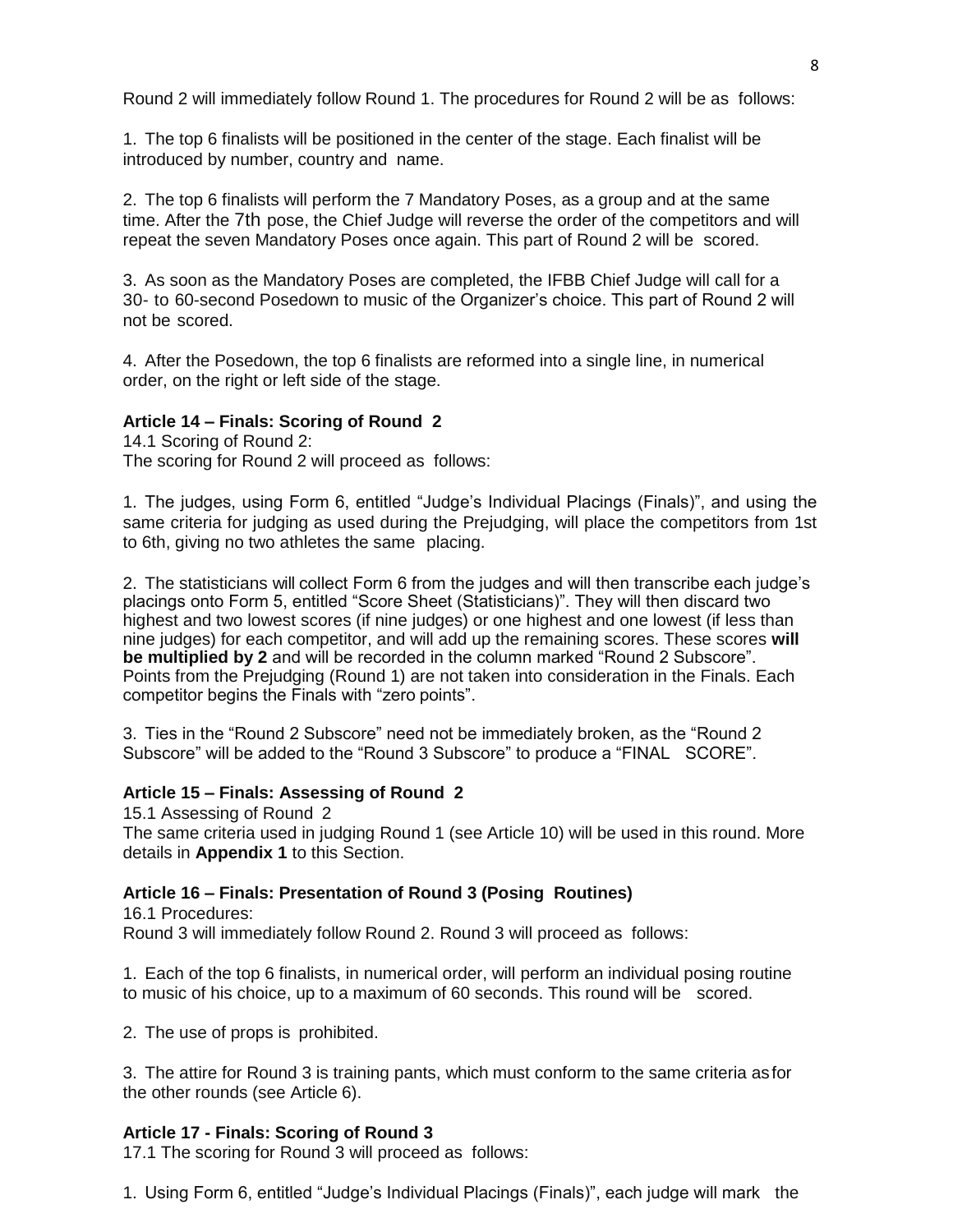competitors in placings of 1 through 6, and will not give more than one athlete the same placing.

2. The judges may use Form 4, entitled "Judge's Personal Notes", to write notes about the athletes.

3. The statisticians will collect Form 6 from the judges and will then transcribe the judge's placings onto Form 5, entitled "Score Sheet (Statisticians)", under the Finals section, Round 3. They will then discard two highest and two lowest scores (if nine judges) or one highest and one lowest (if less than nine judges) for each competitor, will add up the remaining five scores and will write the total under the column marked "Round 3 Subscore".

4. They will then add the "Round 2 Subscore" and the "Round 3 Subscore" to produce a "FINAL SCORE". Points from the Prejudging (Round 1) are not taken into consideration in the Finals. Each competitor begins the Finals with "zero points". They will then record a placing for each competitor under the column marked "FINAL PLACE". The competitor with the lowest "FINAL SCORE" is awarded 1st place while the competitor with the highest "FINAL SCORE" is awarded 6th place.

5. Ties in the "Round 3 Subscore" need not be immediately broken, as the "Round 3 Subscore" will be added to the "Round 2 Subscore" to produce a "FINAL SCORE".

6. Should a tie occur in the "FINAL SCORE", the tie will be broken using the Round 2 Subscores. If a tie still exists, the "Relative Placement Method" will be used and the athlete's "Round 2 Subscore" (see Article 9, point 3).

#### **Article 18 – Finals: Assessing of Round 3**

18.1 Round 3 will be assessed using the following criteria:

1. In the Finals, the judges will be assessing each competitor on how well they display their physique to music. The judge will look for a smooth, artistic, and well-choreographed routine which may include any number of poses; however, the mandatory poses must be included.

2. The judges are reminded that, during this round, they are judging 50% physique and 50% routine.

#### **Article 19 – Finals: The Awarding Ceremony**

19.1 Awarding Ceremony:

The top 6 finalists will be called onstage to take part in the award ceremony. The Master of Ceremonies will announce the number, name and country of the competitor in 6th place and will continue to the competitor in the 1<sup>st</sup> place.

The President of the IFBB, or the top IFBB official at the contests, accompanied by the other official(s) invited by him to take part in this Ceremony, will present the IFBB Medals and/or trophies to the winners.

The national anthem (short version) of the country of the 1st place winner will be played immediately following his receipt of the 1st place award(s).

After the national anthem, the finalists are obliged to remain onstage for a brief period of time for photographic purposes, and to follow the IFBB Chief Judge or Stage Director commands. During the Awarding Ceremony, competitors are not allowed to display their country's flag.

Competitors are expected to accept their places, medals and/or awards and to take part in the Awarding Ceremony to its end (photo session). Competitor, who ostentatiously manifests his disapproval and/or leave the stage prior to the end of the Awarding Ceremony, may be disqualified.

Detailed description of the Awarding Ceremony is available in Section 1: General Rules,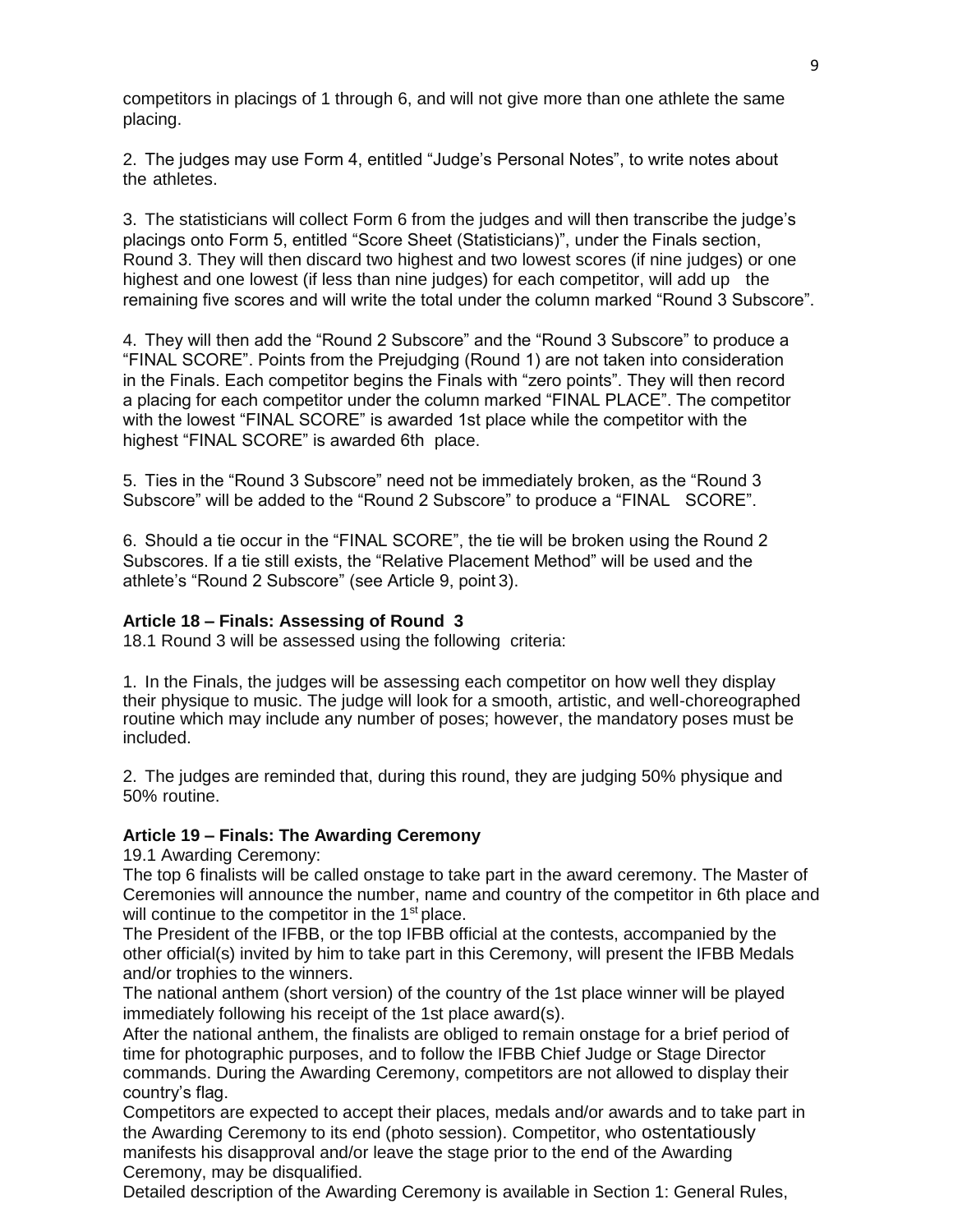Article 16.

#### **APPENDIX 1: DETAILED DESCRIPTION OF THE WHEELCHAIR BODYBUILDING SEVEN MANDATORY POSES**

1.1 MEN'S WHEELCHAIR BODYBUILDING MANDATORY POSES:

## **1. Front Double Biceps (see Figure 1)**

Sitting on his wheelchair, face front to the judges, the competitor will raise both arms to shoulder level and bend them at the elbows. The hands should be clenched and turned down so as to cause a contraction of the biceps and forearm muscles, which are the main muscle groups that are to be assessed in this pose. In addition, the competitor should attempt to contract as many other muscles as possible as the judges will be surveying the whole upper body, from head to hips.

The judge will first survey the biceps muscles looking for a full, peaked development of the muscle, noting whether or not there is a defined split between the anterior and posterior sections of the biceps, and will continue the head-to-toe survey by observing the development of the forearms, deltoids, pectorals, pec-delt tie-ins and abdominals. The judge will also look for muscle density, definition, and overall balance.

## **2. Front Lat Spread (see Figure 2)**

Sitting on his wheelchair, face front to the judges, the competitor will place the open hands, or clenched fists, against, or gripping, the lower waist or obliques and will expand the latissimus muscles. At the same time, the competitor should attempt to contract as many other frontal muscles as possible.

The judge should first see whether the competitor can show a good spread of the latissimus muscles, thereby creating a V-shaped torso. Then the judge should continue with the head-to-hips survey, noting first the general aspects of the physique and then concentrating on the more detailed aspects of the various muscle groups.

## **3. Side Chest (see Figure 3)**

Sitting on his wheelchair, the competitor may choose either side for this pose, in order to display the "better" arm. He will sit with his left or right side towards the judges and will bend the arm nearest the judges to a right-angle position, with the fist clenched and, with the other hand, will grasp the wrist. The competitor will then expand the chest and by upward pressure of the front bent arm and contract the biceps as much as possible.

The judge will pay particular attention to the pectoral muscles and the arch of the rib cage, the biceps, and will conclude with the head-to-hips examination.

#### **4. Back Double Biceps (see Figure 4)**

Sitting on his wheelchair, with his back to the judges, the competitor will bend the arms and wrists as in the Front Double Biceps pose. He will then contract the arm muscles as well as the muscles of the shoulders, upper and lower back.

The judge will first survey the arm muscles and then do the head-to-hips survey, during which there are more muscle groups to look at than in all of the other poses. This includes the neck, deltoids, biceps, triceps, forearm, trapezius, teres, infraspinatus, erector spinae, external obliques and latissimus dorsi. This pose, probably more than the others, will help the judge to determine the quality of the competitor's muscle density, definition, and overall balance.